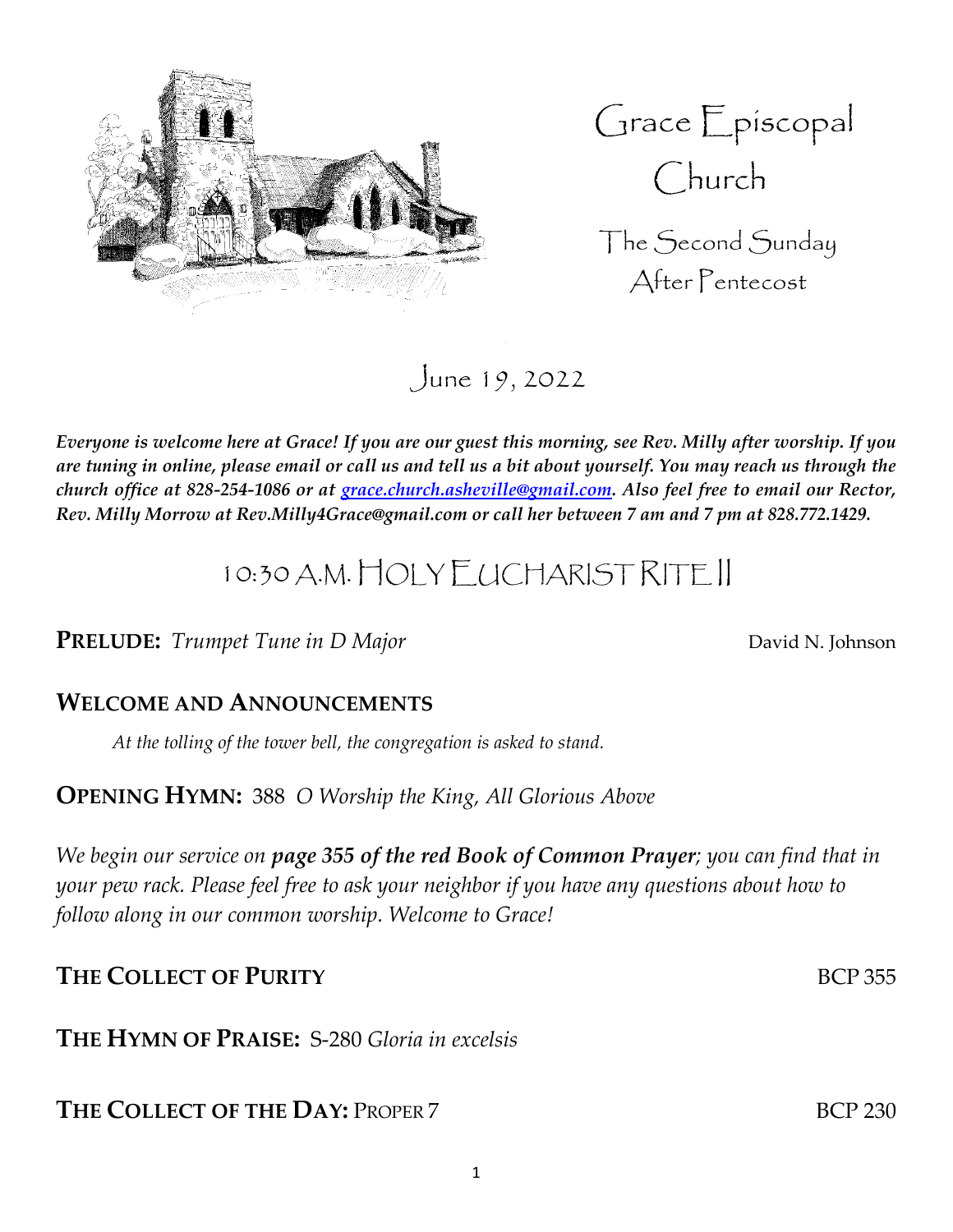#### **LITURGY OF THE WORD**

#### **A READING FROM THE PROPHET ISAIAH**: 65:1-9

I was ready to be sought out by those who did not ask, to be found by those who did not seek me. I said, "Here I am, here I am," to a nation that did not call on my name. I held out my hands all day long to a rebellious people, who walk in a way that is not good, following their own devices; a people who provoke me to my face continually, sacrificing in gardens and offering incense on bricks; who sit inside tombs, and spend the night in secret places; who eat swine's flesh, with broth of abominable things in their vessels; who say, "Keep to yourself, do not come near me, for I am too holy for you." These are a smoke in my nostrils, a fire that burns all day long. See, it is written before me: I will not keep silent, but I will repay; I will indeed repay into their laps their iniquities and their ancestors' iniquities together, says the LORD; because they offered incense on the mountains and reviled me on the hills, I will measure into their laps full payment for their actions. Thus says the LORD: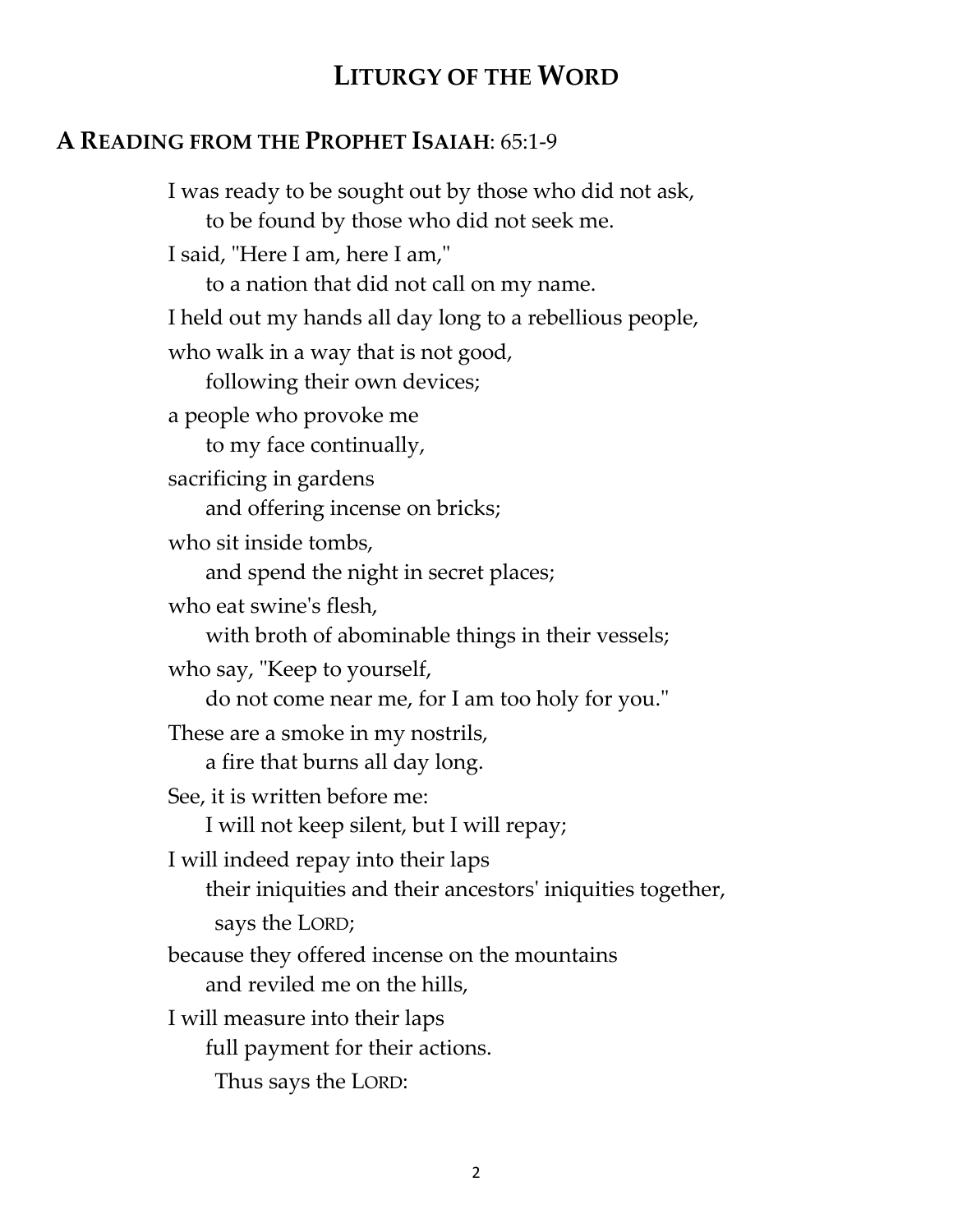|        | As the wine is found in the cluster,       |
|--------|--------------------------------------------|
|        | and they say, "Do not destroy it,          |
|        | for there is a blessing in it,"            |
|        | so I will do for my servants' sake,        |
|        | and not destroy them all.                  |
|        | I will bring forth descendants from Jacob, |
|        | and from Judah inheritors of my mountains; |
|        | my chosen shall inherit it,                |
|        | and my servants shall settle there.        |
| Reader | The Word of the Lord.                      |
| People | Thanks be to God.                          |

**PSALM 22:18-27** *(read in unison)* BCP 611

#### **THE EPISTLE:** Galatians 3:23-29

Now before faith came, we were imprisoned and guarded under the law until faith would be revealed. Therefore the law was our disciplinarian until Christ came, so that we might be justified by faith. But now that faith has come, we are no longer subject to a disciplinarian, for in Christ Jesus you are all children of God through faith. As many of you as were baptized into Christ have clothed yourselves with Christ. There is no longer Jew or Greek, there is no longer slave or free, there is no longer male and female; for all of you are one in Christ Jesus. And if you belong to Christ, then you are Abraham's offspring, heirs according to the promise.

*Reader* The Word of the Lord.

*People* **Thanks be to God.**

**THE GOSPEL HYMN**: SOG 4 *As the Deer*

*Reader* The Holy Gospel of our Lord Jesus Christ according to Luke. *People* **Glory to you, Lord Christ.**

**THE GOSPEL:** Luke 8:26-39

Jesus and his disciples arrived at the country of the Gerasenes, which is opposite Galilee. As he stepped out on land, a man of the city who had demons met him. For a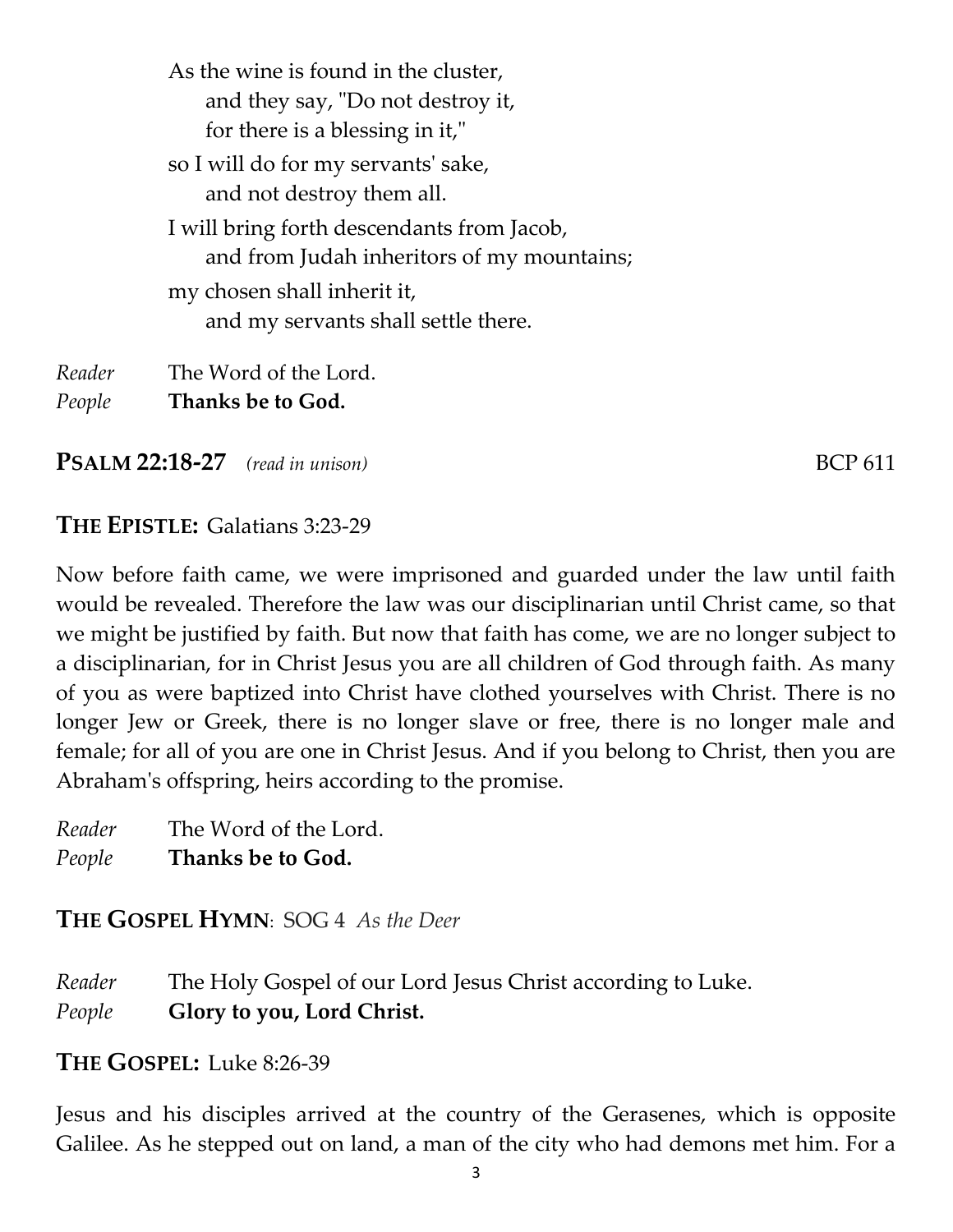long time he had worn no clothes, and he did not live in a house but in the tombs. When he saw Jesus, he fell down before him and shouted at the top of his voice, "What have you to do with me, Jesus, Son of the Most High God? I beg you, do not torment me" -- for Jesus had commanded the unclean spirit to come out of the man. (For many times it had seized him; he was kept under guard and bound with chains and shackles, but he would break the bonds and be driven by the demon into the wilds.) Jesus then asked him, "What is your name?" He said, "Legion"; for many demons had entered him. They begged him not to order them to go back into the abyss.

Now there on the hillside a large herd of swine was feeding; and the demons begged Jesus to let them enter these. So he gave them permission. Then the demons came out of the man and entered the swine, and the herd rushed down the steep bank into the lake and was drowned.

When the swineherds saw what had happened, they ran off and told it in the city and in the country. Then people came out to see what had happened, and when they came to Jesus, they found the man from whom the demons had gone sitting at the feet of Jesus, clothed and in his right mind. And they were afraid. Those who had seen it told them how the one who had been possessed by demons had been healed. Then all the people of the surrounding country of the Gerasenes asked Jesus to leave them; for they were seized with great fear. So he got into the boat and returned. The man from whom the demons had gone begged that he might be with him; but Jesus sent him away, saying, "Return to your home, and declare how much God has done for you." So he went away, proclaiming throughout the city how much Jesus had done for him.

|        | Celebrant The Gospel of the Lord. |
|--------|-----------------------------------|
| People | Praise to you, Lord Christ.       |

| THE HOMILY |                                                                  | Rev. Milly     |
|------------|------------------------------------------------------------------|----------------|
|            | <b>REAFFIRMATION OF BAPTISM</b> (standing)                       | <b>BCP</b> 416 |
|            | THE PRAYERS OF THE PEOPLE FOR THE SEASON OF PENTECOST            |                |
| Lector:    | The people respond to "in your mercy" with<br>Come, Holy Spirit. |                |
|            | THE CONFESSION AND ABSOLUTION                                    | <b>BCP 360</b> |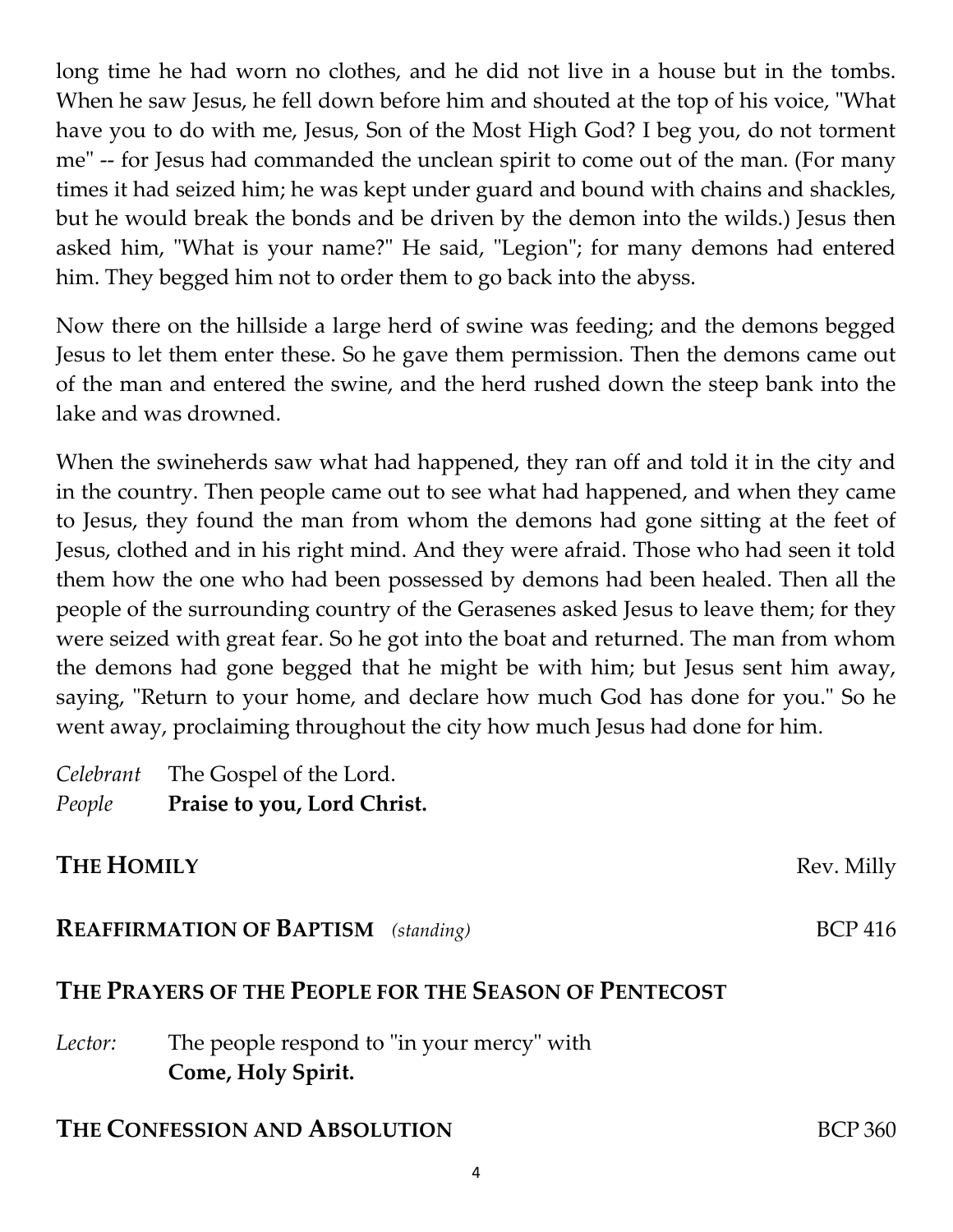#### **THE PEACE**

*Celebrant* The peace of the Lord be always with you. *People* **And also with you.**

#### **LITURGY OF THE TABLE**

**OFFERTORY ANTHEM:** 686 *Come, Thou Font of Every Blessing*

#### **DOXOLOGY:**

**Praise God, from whom all blessings flow; Praise God, all creatures here below; Alleluia! Alleluia! Praise God above, ye heavenly host; Praise Father, Son and Holy Ghost. Alleluia! Alleluia! Alleluia! Alleluia! Alleluia!** 

| <b>THE GREAT THANKSGIVING: Eucharistic Prayer B</b> (standing) |  |  | <b>BCP 367</b> |
|----------------------------------------------------------------|--|--|----------------|
|----------------------------------------------------------------|--|--|----------------|

**COMMUNION HYMN:** SOG 60 *Surely it is God Who Saves Us*

| <b>POST COMMUNION PRAYER</b> | <b>BCP 365</b> |
|------------------------------|----------------|
|------------------------------|----------------|

**THE BLESSING** 

**CLOSING HYMN***:* 594 *God of Grace and God of Glory*

**THE DISMISSAL**

**POSTLUDE:** *Fanfare* William Mathias

GOPCANA

**The flowers are given to the Glory of God by Pat and George Davis in loving memory of their son Mike and daughter Kelli.**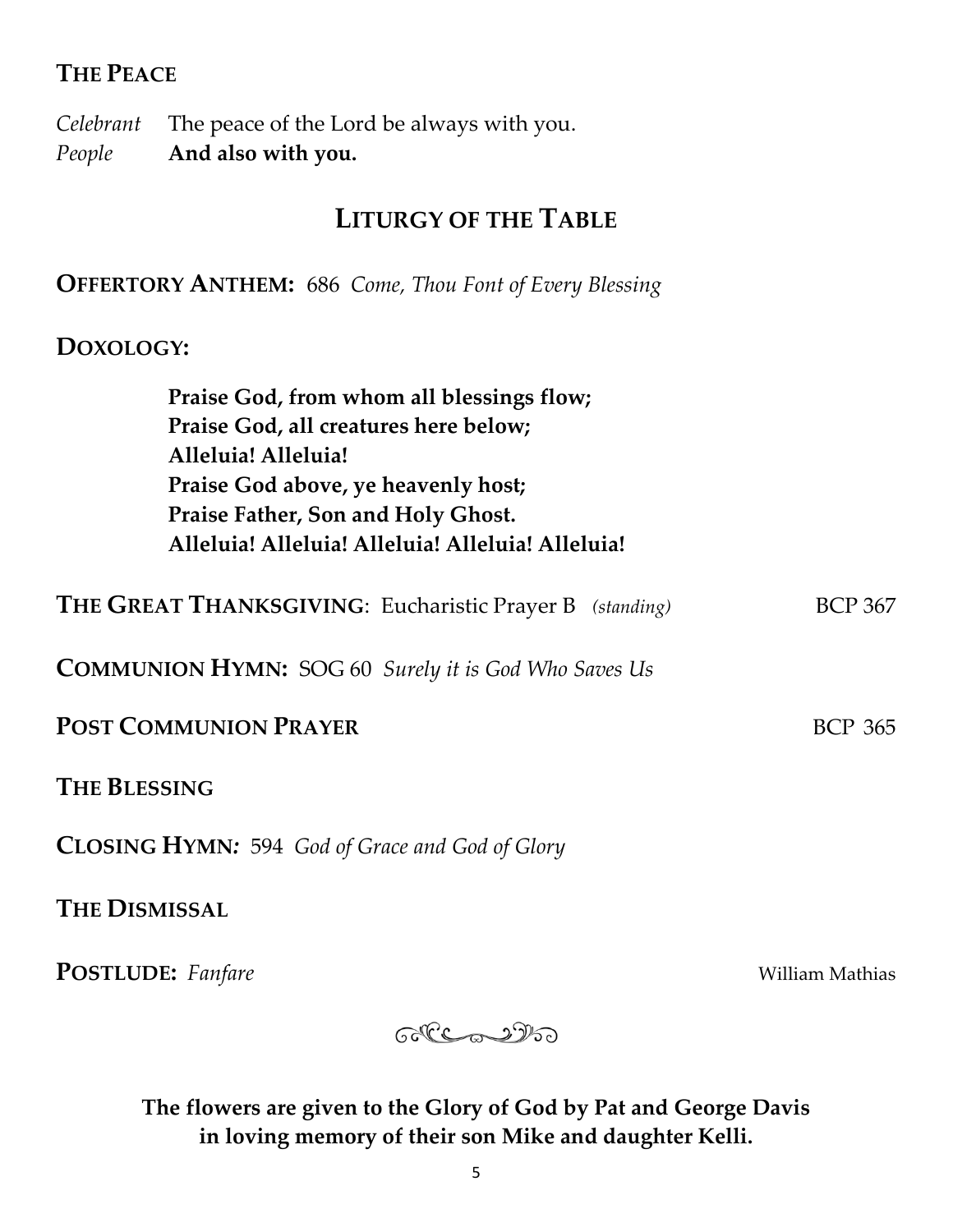## **LAY MINISTERS**

Acolyte: Nancy Walters; Chalicist: Susan Robinson Lector: Hannah Pennell; Intercessor: Carol Booth Ushers: Ben Scales and Kokayi Cobb Vestry Member of the Day: Andrew Beasley

**ELECTRONIC GIVING MADE EASY:** Grace Church receives electronic giving via our

website at **[graceavl.com](https://www.graceavl.com/)**. There is a "Give to Grace" button on the top blue banner of our home page. Additional ways to give to our *"virtual collection plate"* and various fundraising efforts are through the Simple Church app and the Venmo app @GraceEpiscopal-Church.



# **ANNOUNCEMENTS**

**CONNECT WITH US IN-PERSON AND ONLINE!** Sunday Services are open to all in the Sanctuary with masks optional, and by Live Stream on our YouTube Channel. Service links are at the top of our website **graceavl.com**. Click on <u>["YouTube Services"](https://www.youtube.com/channel/UC3FGhXfHMuSHPHqIRJJVyZg/videos)</u> for the service, on **"Sunday Service Bulletin"** for the bulletin, and on **"Sunday Hymns"** to sing along with the choir.



**FEED MY SHEEP UPDATE:** Due to a freezer malfunction we had to discard all of the Feed My Sheep food. It will need to be replaced but not until the freezer is repaired or replaced. When it is we will let you know so that food will be available for this who need it.

**THE PASTORAL CARE TEAM AT GRACE:** Reach out to us with any pastoral care needs you, or your family, may have, by emailing the team at **Pastoralcare4grace@gmail.com**. You can also email, text or call Fr. Mike at 860-771-1656 or Rev. Milly at 828.772.1429, Sunday



through Thursday from 7 a.m. to 7 p.m., unless it's a pastoral emergency.



**WEEKLY TAIZÉ CONTINUES ON TUESDAY EVENINGS AT 6PM** These ecumenical services are known for their melodic chants, prayers, and comforting periods of silence allowing for contemplation. Lighted mostly by candlelight in the Sanctuary, the vesper light of approaching evening offers a safe and nurturing space for a well-deserved moment of peace in

our hectic lives.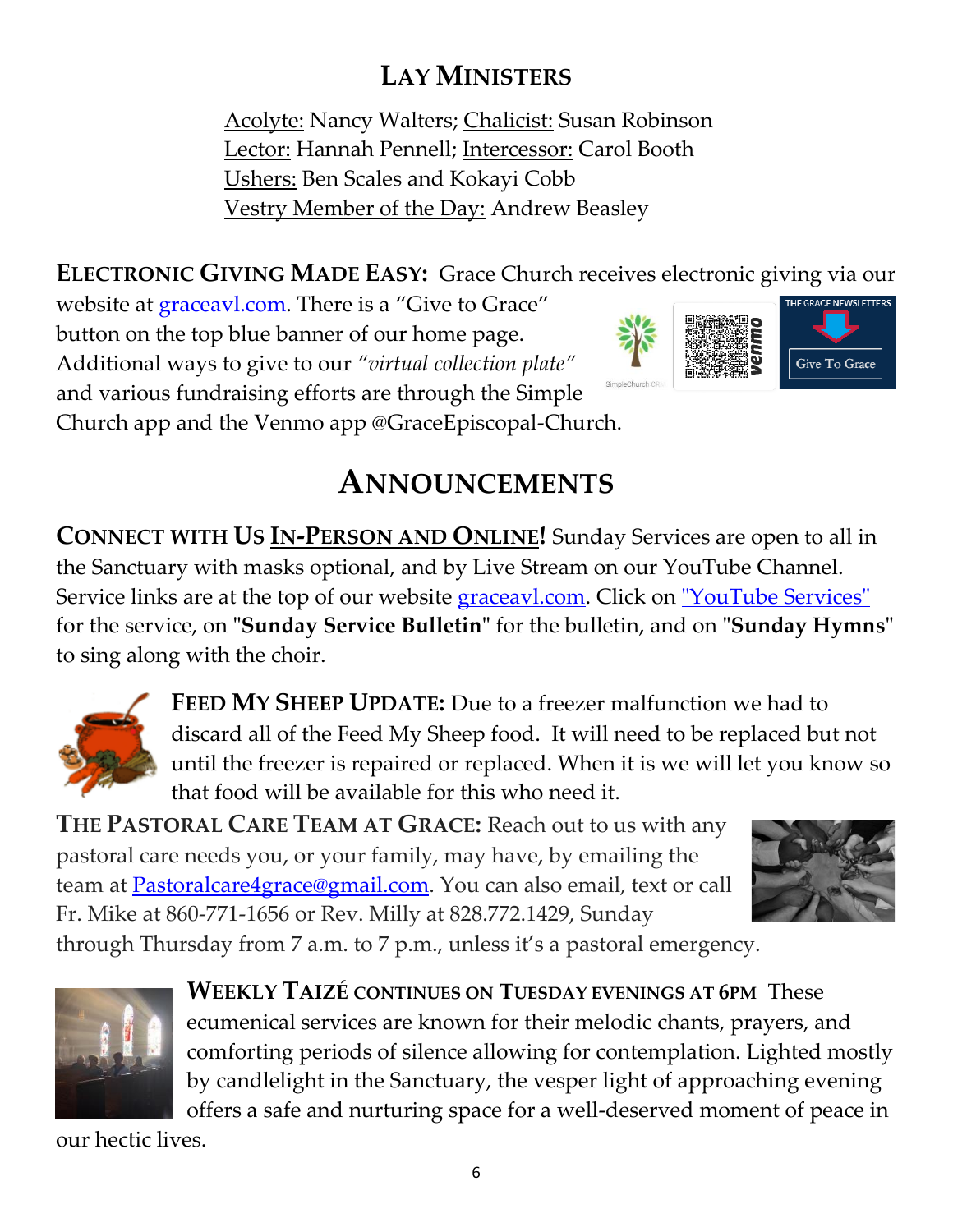**PRAYING TOGETHER:** Rev. Milly holds open spiritual direction sessions for individuals or couples weekly by appointment Wednesdays 1-3 pm in the sanctuary. *Please email Rev. Milly to schedule your time with her.*  [Rev.Milly4Grace@gmail.com.](mailto:Rev.Milly4Grace@gmail.com)





**WOMEN WALKING THE WAY:** *Thursdays at 8:00 am* meet at the Bird Sanctuary parking lot. Women of Grace, please consider joining Rev. Milly for a weekly walk at Beaver Lake, devoted to deep listening to how we as women walk the way of Jesus. Come join us!

### **THIS WEEK'S SERVICES AND MEETINGS**

| <b>Date and Time</b>   | <b>Service or Meeting</b>                        | Location            |
|------------------------|--------------------------------------------------|---------------------|
| Sunday, 10:30a         | Holy Eucharist Service*                          | Sanctuary/YouTube** |
| Mondays at 10:30a      | Monday Morning Bible Study (continues on Zoom)   | ** Zoom             |
| Mondays, 3p            | <b>Pastoral Care Team Meeting</b>                | Zoom                |
| Monday, June 20, 5:30p | <b>Vestry Meeting</b>                            | <b>CR</b>           |
| Tuesdays, 6p           | Taizé Service                                    | Sanctuary           |
| Wednesdays, 5:30p      | <b>Centering Prayer</b>                          | Zoom**              |
| Thursdays, 8a          | Women Walking the Way                            | Beaver Lake         |
| Thursday, June 23, 6p  | 20's and 30's Bible Study                        | Contact Fr. Mike    |
|                        | * BULLETIN AVAILABLE ** LINK AT TOP OF HOME PAGE | graceavl.com        |

#### **OUR PRAYER LIST**

*For Parishioners*: **Dorothy Engel; Eunice Ferguson; Shari Lane; Jackie Schauer; Laura & Tszyan Snyder; Roger Snyder; Lorie Tola; Chance Wyatt.** 

*For Homebound Parishioners and Those in Healthcare Facilities*: **Bobbie Eblen; Ed Denison,** 

**Marion Mayfield-Johnson; Deb Pegel; Rita Spragg; Bob Turner; Shirley Turner.** 

*For Others: (Names will remain on the list for 6 weeks unless we hear otherwise.)* **Alyssa** (friend of Gabriella Morin); **Becky Blaylock** (friend of Kathleen Griffin); **Lara Brongel and family** (daughter of Jackie Schauer); **Ed & Edna Coffman** (friends of Jim Compton); **Porter Claxton**  (friend of Ginny Moser); **Jimmy Cole** (lifelong friend of Sonny Rawls); **Ann Derwort** (sister of Jeanne Sims); **Robin Fulk** (niece of Charlotte & Travers Chiott); **Jackie Haines** (sister of Carol Booth); **Jennifer Hall** (friend of Tim Collins & Tom Wolff); **Cherry Howe** (friend of Rusty Herman & Janice Orson); **Joan** (sister-in-law of Ginny Moser); **Brian Mischley** (friend of